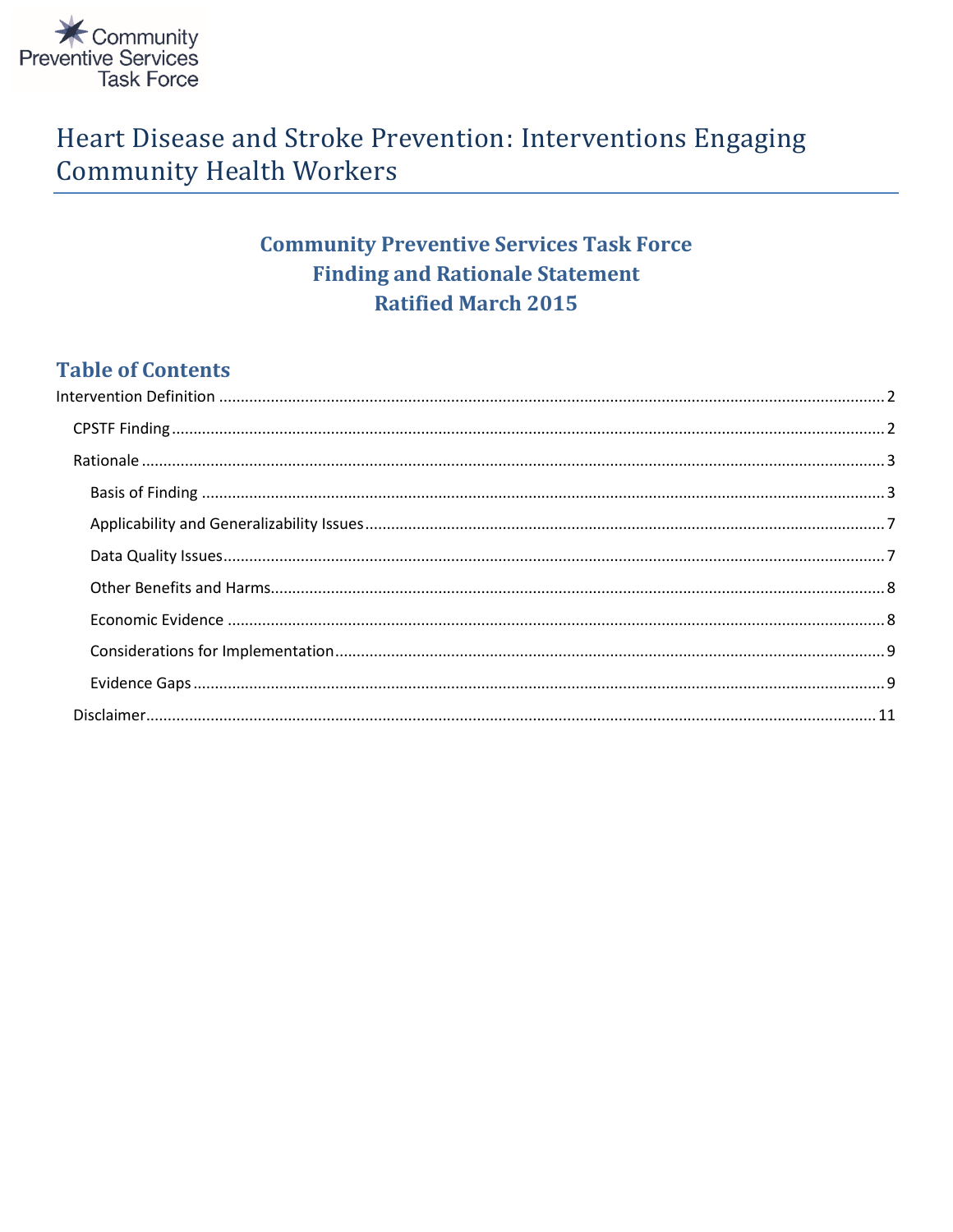

## **CPSTF Finding and Rationale Statement**

## <span id="page-1-0"></span>**Intervention Definition**

Community Health Workers (including promotores de salud, community health representatives, community health advisors, and others) are frontline public health workers who serve to bridge communities with healthcare systems. They are from, or have an unusually close understanding of, the community served and they are trained to provide culturally appropriate health education and information, offer social support and informal counseling, connect people with the services they need, and in some cases deliver health services such as blood pressure screening. Since community health workers are considered trusted community members, they are uniquely positioned to advocate on behalf of individuals and communities and help build capacity. Community health workers often receive on-the-job training and work without professional titles. Organizations may hire paid community health workers or recruit volunteers to act in this role.

Community health workers may address a broad range of health issues. Interventions that engage community health workers to focus on cardiovascular disease (CVD) prevention implement one or more of the following models of care:

- Screening and Health Education. Community health workers screen for high blood pressure, cholesterol, and behavioral risk factors recommended by the United States Preventive Services Task Force (USPSTF); deliver individual or group education on CVD risk factors; provide adherence support for medications; and offer selfmanagement support for health behavior changes, such as increasing physical activity and smoking cessation.
- Outreach, Enrollment, and Information. Community health workers reach out to individuals and families who are eligible for medical services, help them apply for these services, and provide proactive client follow-up and monitoring, such as appointment reminders and home visits.
- Team-Based Care. In a team-based care arrangement, community health workers partner with patients and licensed providers, such as physicians and nurses, to improve coordination of care and support for patients.
- Patient Navigation. Community health workers help individuals and families navigate complex medical service systems and processes to increase their access to care.
- Community Organization. Community health workers facilitate self-directed change and community development by serving as liaisons between the community and healthcare systems.

## <span id="page-1-1"></span>**CPSTF Finding (March 2015)**

The Community Preventive Services Task Force (CPSTF) recommends interventions that engage community health workers to prevent cardiovascular disease (CVD). There is strong evidence of effectiveness for interventions that engage community health workers in a team-based care model to improve blood pressure and cholesterol in patients at increased risk for CVD. There is sufficient evidence of effectiveness for interventions that engage community health workers for health education, and as outreach, enrollment, and information agents to increase self-reported health behaviors such as physical activity, healthy eating habits, and smoking cessation, in patients at increased risk for CVD. Economic evidence indicates that interventions engaging community health workers to prevent cardiovascular disease are cost-effective.

Additionally, a small number of studies suggest that engaging community health workers improves appropriate use of healthcare services and reduces morbidity and mortality related to CVD. When interventions engaging community health workers are implemented in minority or underserved communities, they can improve health, reduce health disparities, and enhance health equity.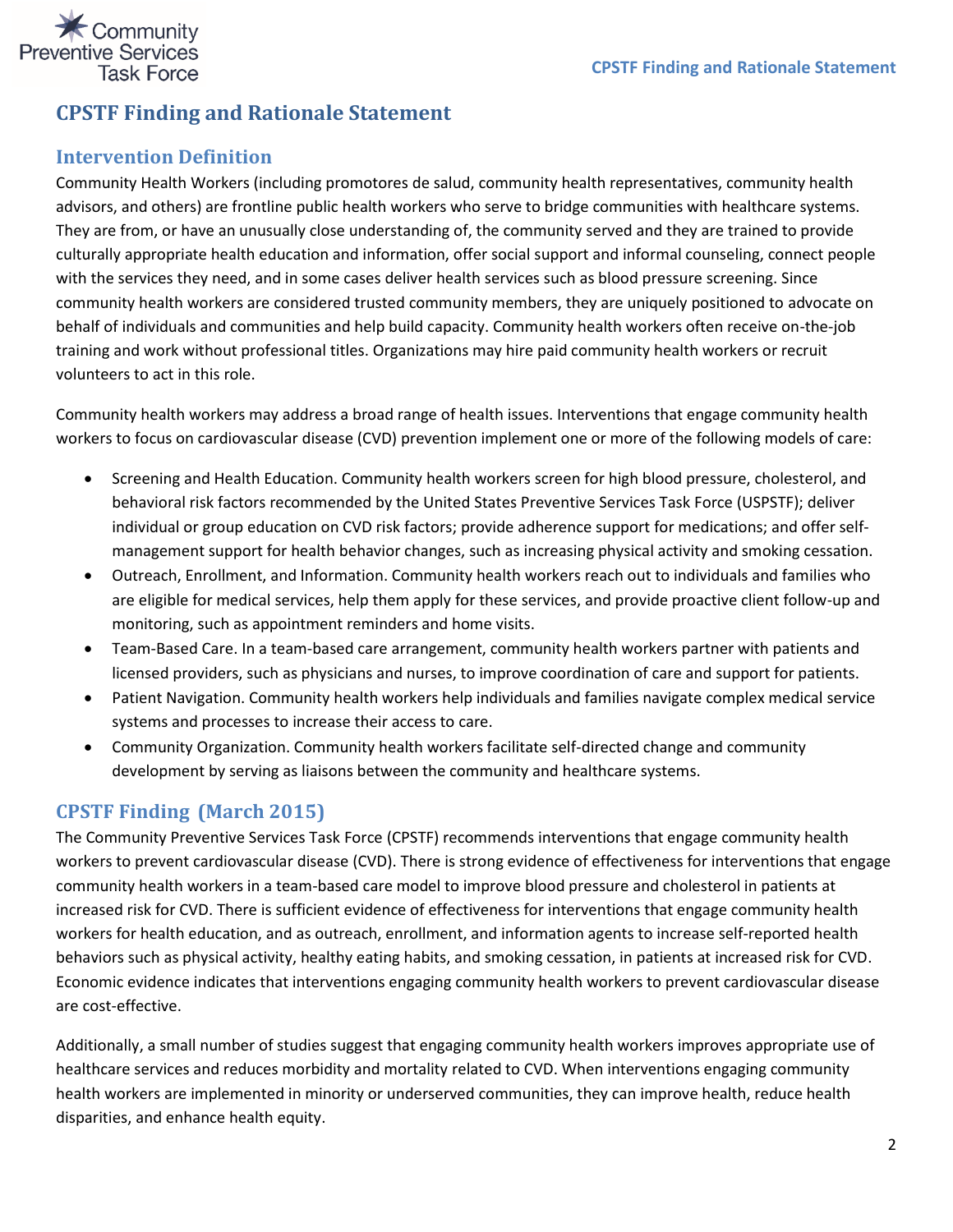

### <span id="page-2-0"></span>**Rationale**

#### <span id="page-2-1"></span>**Basis of Finding**

The CPSTF findings are based on evidence from 31 evaluations of interventions that engaged community health workers (CHWs) to prevent CVD among persons at increased risk (search period through July 2013). To be included in the review, evaluated interventions had to address patients' high blood pressure or high cholesterol.

Included studies evaluated interventions that engaged CHWs as health education providers (31 study arms), outreach, enrollment, and information agents (20 study arms), members of care delivery teams (17 study arms), patient navigators (8 study arms), and community organizers (4 study arms).

Large improvements in blood pressure and cholesterol outcomes were seen in interventions that engaged CHWs in a team-based care model where they often worked alongside physicians and nurses (Table 1). Improvements in blood pressure and cholesterol outcomes also were found for the outreach, enrollment, and information; patient navigation; and health education models; however improvements were smaller when team-based care studies were removed from analysis.

| <b>Outcome Measure</b>      | Results <sup>A</sup> from Studies with a Team-Based<br><b>Care Model</b> | Results <sup>A</sup> from Studies without a Team-Based<br><b>Care Model</b> |
|-----------------------------|--------------------------------------------------------------------------|-----------------------------------------------------------------------------|
| <b>Proportion of</b>        | Greatest/moderate suitability of study                                   | Greatest/moderate suitability of study design                               |
| <b>Participants with BP</b> | design <sup>B</sup> (4 studies): Median increase of 17.6                 | (3 studies): Median decrease of 2.4 pct pts                                 |
| at Goal                     | pct pts (range: 3.8 to 22.5 percentage<br>points).                       | (range: -11.0 to 3.0 percentage points)                                     |
|                             |                                                                          | Least suitable study design (2 studies):                                    |
|                             | Least suitable study design <sup>c</sup> (2 studies):                    | Increases of 1.6 pct pts (95%CI: -10.6 to 13.8                              |
|                             | Increases of 10.8 pct pts (95%CI: 3.2 to 18.3                            | pct pts) and 4.5 pct pts (95%CI: -2.4 to 11.0 pct                           |
|                             | pct pts) and 14.5 pct pts (95%CI: 11.1 to 18.0                           | pts)                                                                        |
|                             | pct pts)                                                                 |                                                                             |
| <b>Change in Mean</b>       | Greatest/moderate suitability of study                                   | Greatest/moderate suitability of study design                               |
| <b>Systolic Blood</b>       | design (6 studies with 7 study arms): Median                             | (5 studies): Median decrease of 2.2 mmHg (IQI:                              |
| Pressure (SBP)              | decrease of 6.0 mmHg (IQI: -6.4 to 2.4                                   | $-4.1$ to 4.2 mmHg)                                                         |
|                             | mmHg)                                                                    |                                                                             |
|                             |                                                                          | Least suitable study design (2 studies): An                                 |
|                             | Least suitable study design (4 studies):                                 | increase of 2.3 mmHg (not significant) and a                                |
|                             | Median decrease of 11.2 mmHg (Range: $-$                                 | decrease of 3.9 mmHg ( $p<0.05$ )                                           |
|                             | 17.9 to $-2.0$ mmHg)                                                     |                                                                             |
|                             |                                                                          |                                                                             |

#### **Table 1: Blood Pressure and Cholesterol Outcomes**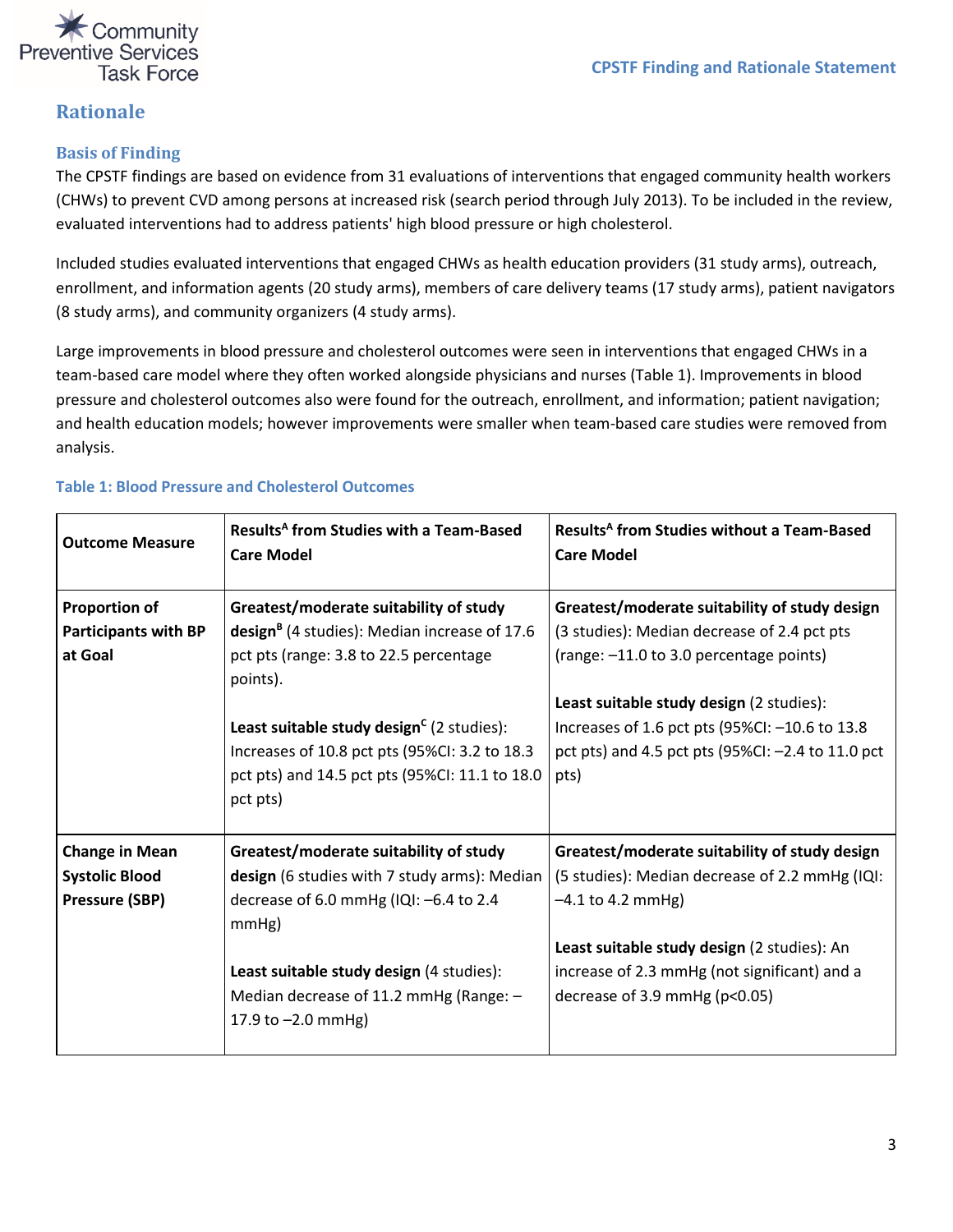

| <b>Outcome Measure</b>                                                                  | Results <sup>A</sup> from Studies with a Team-Based<br><b>Care Model</b>                                                                                                                                                                            | Results <sup>A</sup> from Studies without a Team-Based<br><b>Care Model</b>                                                                                                                                       |
|-----------------------------------------------------------------------------------------|-----------------------------------------------------------------------------------------------------------------------------------------------------------------------------------------------------------------------------------------------------|-------------------------------------------------------------------------------------------------------------------------------------------------------------------------------------------------------------------|
| <b>Change in Mean</b><br><b>Diastolic Blood</b><br><b>Pressure (DBP)</b>                | Greatest/moderate suitability of study<br>design (6 studies with 7 study arms): Median<br>decrease of 1.1 mmHg (IQI: -4.0 to 0.21<br>mmHg)<br>Least suitable study design (3 studies):<br>Median decrease of 4.2 mmHg (Range: -11.4<br>to 5.0 mmHg) | Greatest/moderate suitability of study design<br>(5 studies): Median decrease of 1.3 mmHg (IQI:<br>$-2.7$ to 7.4 mmHg)<br>Least suitable study design (1 study): Increase<br>of 0.05 mmHg (not significant)       |
| <b>Proportion of</b><br><b>Participants with</b><br><b>Total Cholesterol at</b><br>Goal | Greatest/moderate suitability of study<br>design (1 study): Increase of 7.0 pct pts<br>(95%Cl: -5.5 to 19.5)<br>Least suitable study design (0 studies)                                                                                             | Greatest/moderate suitability of study design<br>(2 studies): Increases of 8.1 pct pts (95%CI: 3.3<br>to 12.7 pct pts) and 0.4 pct pts (95%CI: -0.4 to<br>5.2 pct pts)<br>Least suitable study design (0 studies) |
| <b>Proportion of</b><br><b>Participants with LDL-</b><br><b>Cholesterol at Goal</b>     | Greatest/moderate suitability of study<br>design (2 studies): Increases of 28.9 pct pts<br>and 3.2 pct pts (95%CI: -6.1 to 12.5 pct pts)<br>Least suitable study design (1 study):<br>Increase of 10.0 pct pts (95%CI: -1.0 to 2.1<br>pct pts)      | Greatest/moderate suitability of study design<br>(1 study): Decrease of 1.1 pct pts (95%CI: $-6.6$ )<br>to 4.6 pct pts)<br>Least suitable study design (0 studies)                                                |
| <b>Cholesterol</b>                                                                      | Change in Mean Total   Greatest/moderate suitability of study<br>design (2 studies): Decrease of 19.7 mg/dL<br>(p<0.05) and 0.4 mg/dL (not significant)<br>Least suitable study design (1 study):<br>Increase of 1.5 mg/dL (not significant)        | Greatest/moderate suitability of study design<br>(4 studies): Median decrease of 8.3 mg/dL<br>(Range: -12.7 to 0.8 mg/dL)<br>Least suitable study design (1 study): Decrease<br>of 15.4 mg/dL (p<0.05)            |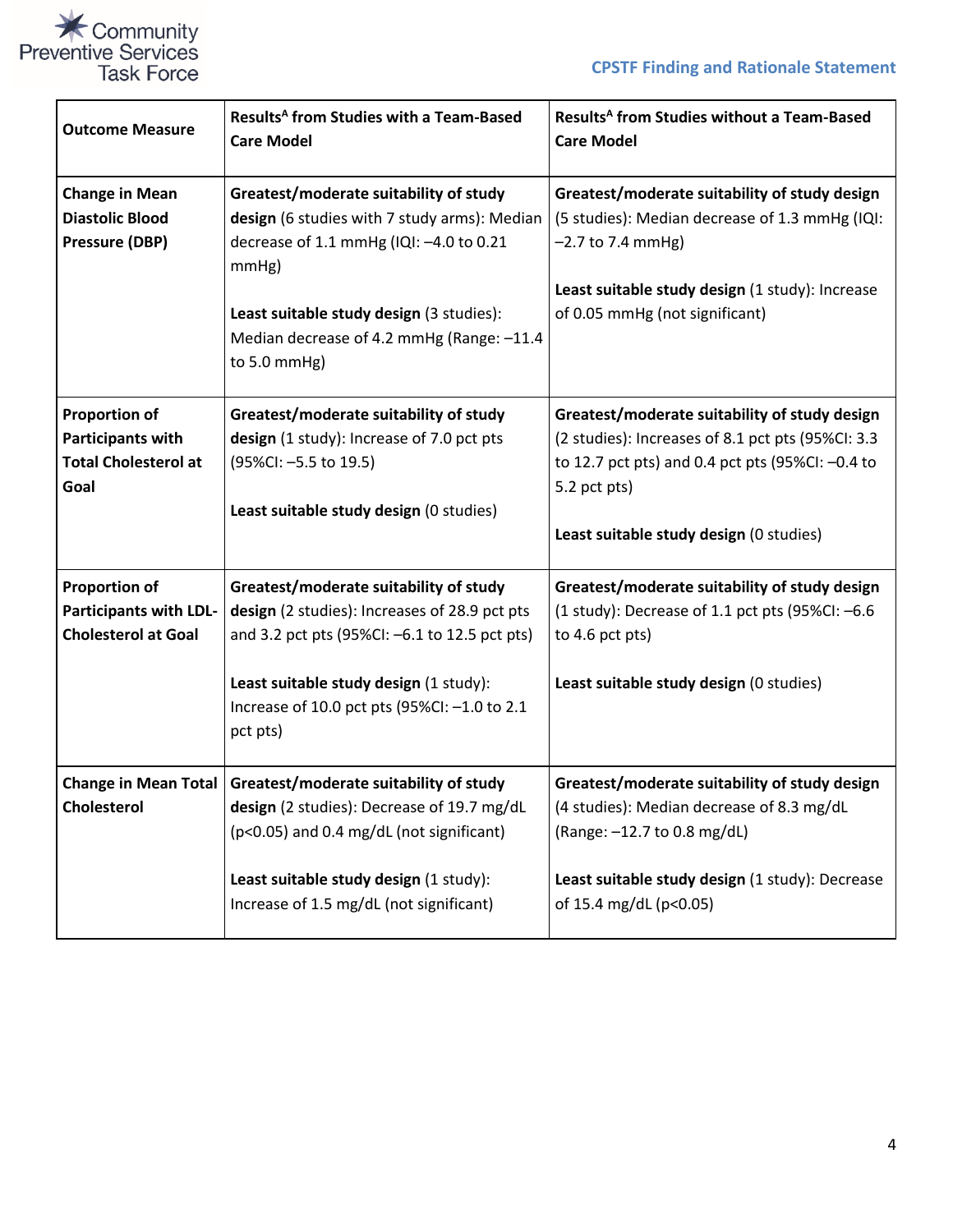

| <b>Outcome Measure</b>                           | Results <sup>A</sup> from Studies with a Team-Based<br><b>Care Model</b>                                                                                                                                                                                | Results <sup>A</sup> from Studies without a Team-Based<br><b>Care Model</b>                                                                                                                       |
|--------------------------------------------------|---------------------------------------------------------------------------------------------------------------------------------------------------------------------------------------------------------------------------------------------------------|---------------------------------------------------------------------------------------------------------------------------------------------------------------------------------------------------|
| <b>Change in Mean LDL-</b><br><b>Cholesterol</b> | Greatest/moderate suitability of study<br>design (3 studies): Median decrease of 15.5<br>mg/dL (Range: -15.9 to -2.7 mg/dL)<br>Least suitable study design (3 studies):<br>Median decrease of 15.0 mg/dL (Range: -<br>22.0 to 3.2 mg/dL)                | Greatest/moderate suitability of study design<br>(3 studies): Median decrease of 7.4 mg/dL (-<br>11.8 to 5.0 mg/dL)<br>Least suitable study design (1 study): Decrease<br>of 11.4 mg/dL (p<0.05)  |
| <b>Change in Mean HDL-</b><br>Cholesterol        | Greatest/moderate suitability of study<br>design (3 studies): Median of 0 (Range: -0.4<br>to $0.8 \text{ mg/dL}$<br>Least suitable study design (2 studies):<br>Increase of 1.0 mg/dL (not significant) and<br>decrease of 2.1 mg/dL (not significant)  | Greatest/moderate suitability of study design<br>(4 studies): Median increase of 1.3 mg/dL<br>(range: 0 to 2.1 mg/dL)<br>Least suitable study design (1 study): Decrease<br>of 3.3 mg/dL (p<0.05) |
| <b>Change in Mean</b><br><b>Triglycerides</b>    | Greatest/moderate suitability of study<br>design (3 studies): Median decrease of 8.0<br>mg/dL (Range: -16.3 to 2.7 mg/dL)<br>Least suitable study design (2 studies):<br>Decrease of 23.0 mg/dL (p<0.05) and<br>increase of 1.7 mg/dL (not significant) | Greatest/moderate suitability of study design<br>(1 study): Increase of 8.7 mg/dL (not significant)<br>Least suitable study design (1 study): Decrease<br>of 3.4 mg/dL (not significant           |

A Results shown in table were those reported at the end of each intervention

B Includes the following study designs: Individual RCT, group RCT, non-randomized trial, prospective cohort, case-control, other design with concurrent comparison group

C Includes the following study design: before-after without comparison group

CI, confidence interval

IQI, interquartile interval

pct pts, percentage points

Modest improvements in health behavior outcomes were found in studies that engaged CHWs as health education providers or as outreach, enrollment, and information agents (Table 2). Researchers most often used before-after study designs without comparison groups, and health behavior outcomes were largely self-reported. Only a few studies reported health behavior outcomes associated with team-based care models and they did not provide enough data to reach conclusions on this model of care.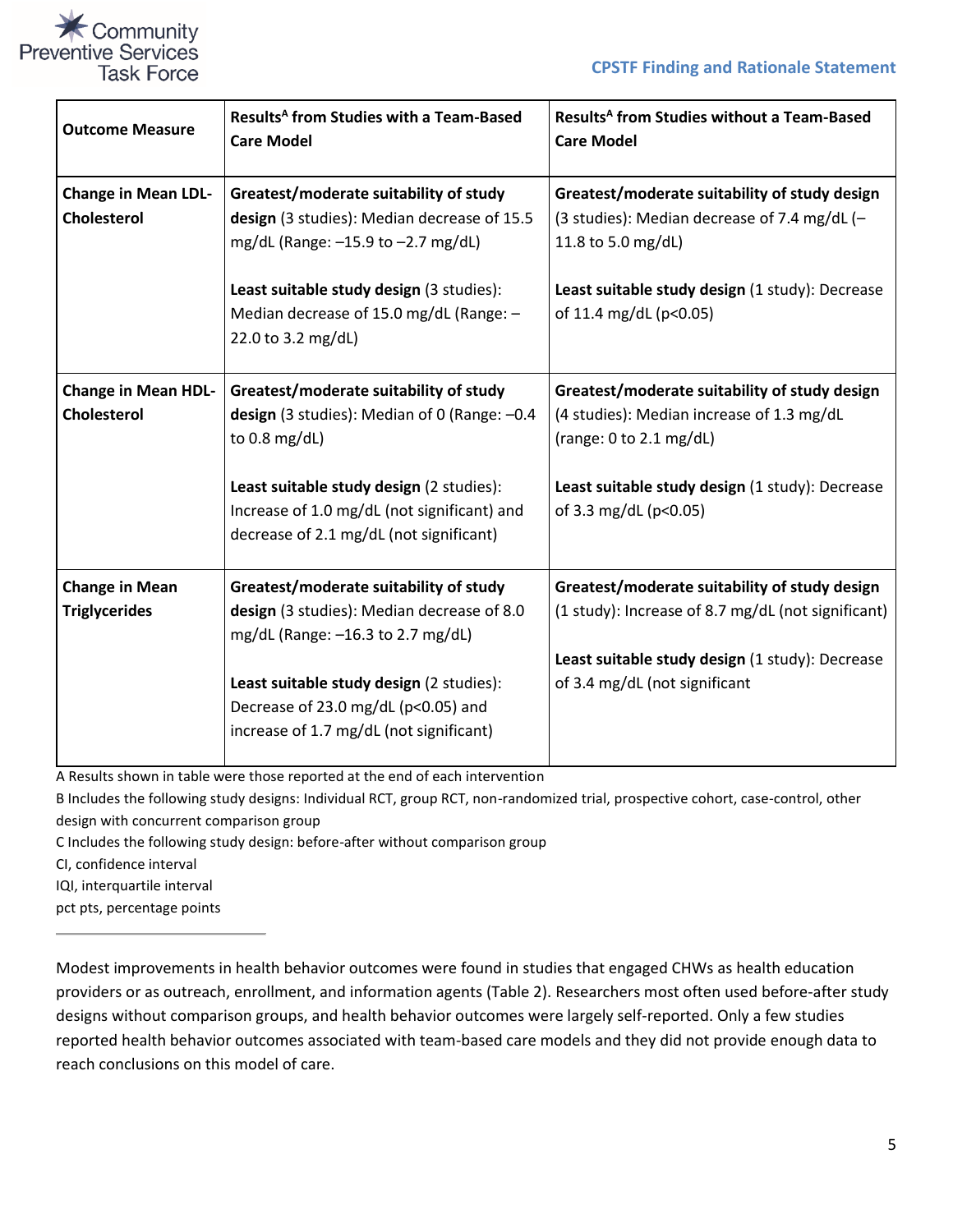



j.

#### **Table 2: Health Behavior Change Outcomes**

| <b>Outcome</b><br><b>Measure</b>                         | Results <sup>A</sup> from Studies with Health Education<br><b>Model</b>                                                                                                                                                                                                                 | Results <sup>A</sup> from Studies with Outreach, Enrollment,<br>and Information Model                                                                                                                                                                          |
|----------------------------------------------------------|-----------------------------------------------------------------------------------------------------------------------------------------------------------------------------------------------------------------------------------------------------------------------------------------|----------------------------------------------------------------------------------------------------------------------------------------------------------------------------------------------------------------------------------------------------------------|
| <b>Physical</b><br><b>Activity</b><br><b>Outcomes</b>    | Greatest/moderate suitability of study design <sup>B</sup> (2<br>studies): One study reported statistically<br>significant improvements in physical activity<br>outcomes and one reported non-significant<br>improvements<br>Least suitable study design <sup>c</sup> (5 studies with 6 | Greatest/moderate suitability of study design (2)<br>studies): One study reported statistically<br>significant improvements in physical activity<br>outcomes and one reported non-significant<br>improvements<br>Least suitable study design (3 studies with 4 |
|                                                          | study arms): Six study arms reported statistically<br>significant improvements in physical activity<br>outcomes                                                                                                                                                                         | study arms): Four study arms reported statistically<br>significant improvements in physical activity<br>outcomes)                                                                                                                                              |
| <b>Nutrition</b><br><b>Outcomes</b>                      | Greatest/moderate suitability of study design (2<br>studies): Two studies reported statistically<br>significant improvements in nutrition outcomes                                                                                                                                      | Greatest/moderate suitability of study design (2)<br>studies): Two studies reported statistically<br>significant improvements in nutrition outcomes                                                                                                            |
|                                                          | Least suitable study design (5 studies with 6 study<br>arms): Six study arms reported statistically<br>significant improvements in nutrition outcomes                                                                                                                                   | Least suitable study design (3 studies with 4<br>study arms): Four study arms reported statistically<br>significant improvements in nutrition outcomes                                                                                                         |
| <b>Proportion of</b><br><b>Current</b><br><b>Smokers</b> | Greatest/moderate suitability of study design (3<br>studies): Median decrease of 0.5 pct pts (Range: -<br>1.9 to 1.0 pct pts)<br>Least suitable study design (2 studies): Decreases<br>of 3.7 pct pts (95%CI: -10.7 to 3.3 pct pts) and 0.6<br>pct pts (95%CI: -4.4 to 3.3 pct pts)     | Greatest/moderate suitability of study design (2<br>studies): Decreases of 1.9 pct pts (95% CI: -5.1 to<br>1.3 percentage points) and 0.5 pct pts (95%CI: -<br>2.5 to 1.5 pct pts)<br>Least suitable study design (0 studies)                                  |

A Results reported in table were those reported at the end of each intervention

B Includes the following study designs: Individual RCT, group RCT, non-randomized trial, prospective cohort, case-control, other design with concurrent comparison group

C Includes the following study design: before-after without a comparison group

CI, confidence interval

IQI, interquartile interval

pct pts, percentage points

There was not enough evidence to draw conclusions on interventions engaging CHWs as navigators or community organizers.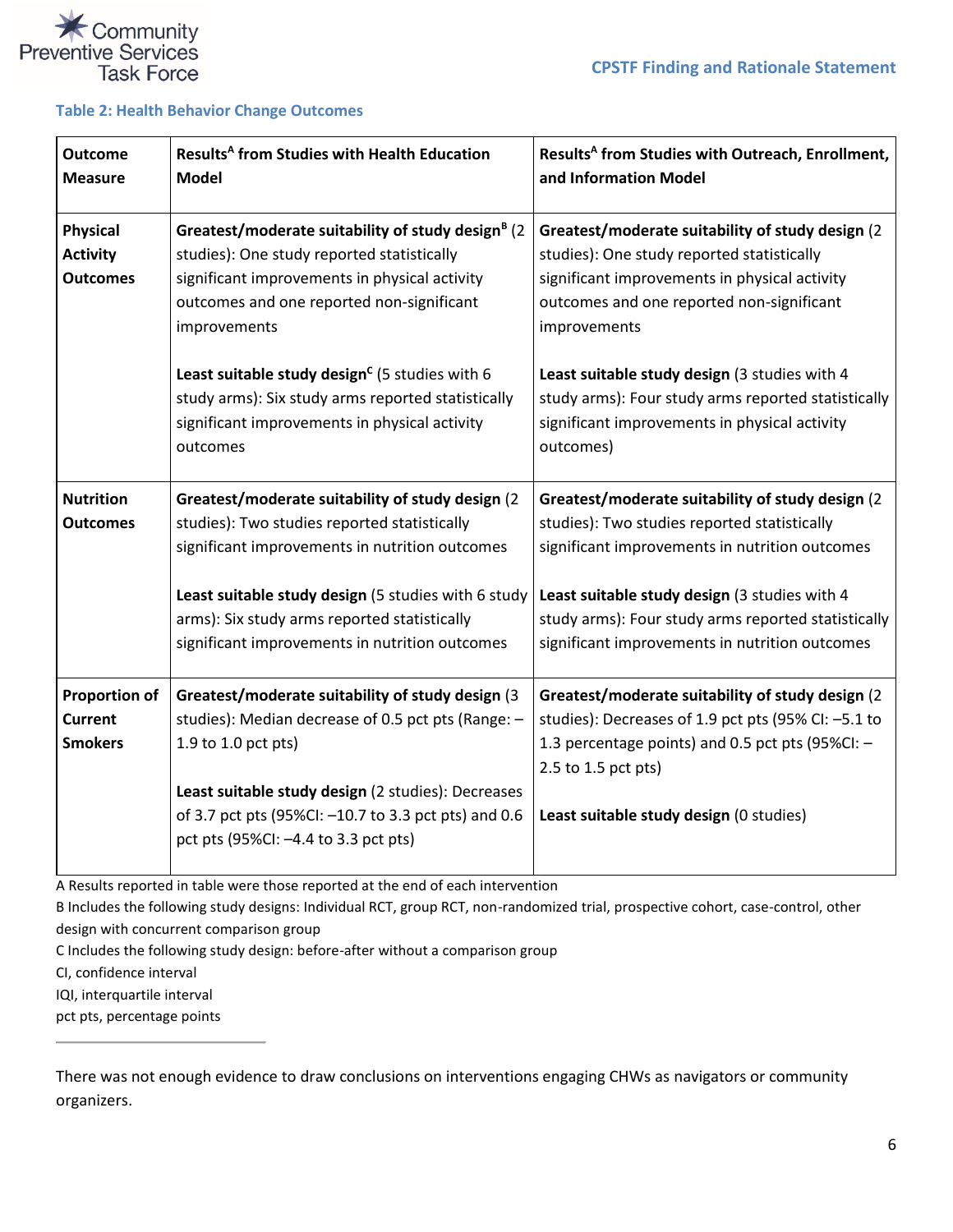#### **CPSTF Finding and Rationale Statement**



A small number of included studies in this review also reported improvements in appropriate use of healthcare services (i.e., increases in the proportion of clients who obtained health insurance or a physician for hypertension care, and decreases in the length of hospital stays and costs to be reimbursed by Medicaid; 2 studies); a statistically significant increase in the proportion of clients screened for CVD risk factors (1 study); and reductions in hospital admissions, emergency room visits and admissions, and in-hospital deaths from CVD (2 studies).

Most included studies engaged CHWs to work with underserved groups suggesting these interventions can be effective in improving minority health and reducing health disparities related to CVD.

#### <span id="page-6-0"></span>**Applicability and Generalizability Issues**

Included studies were mostly conducted in the U.S. (28 studies), with two studies in Canada and one in the Netherlands. Most studies were in urban areas (22 studies) with only four studies in rural areas. CHWs delivered services in the community (11 studies), the healthcare system (13 studies), or both (7 studies). Studies that evaluated the use of CHWs in healthcare settings typically incorporated a team-based care model whereas programs delivered in community settings incorporated other models of care (i.e., health education or outreach, enrollment, and information). The number of CHWs engaged and clients served was reported in 22 studies; the median number of CHWs included per study was 11, and the median number of clients served was 270. Only five studies served more than 500 clients, and outcomes reported from these studies showed improvements.

Regarding the populations that CHWs served, 23 studies included adult clients ages 18-64 years, and 5 included older adults ≥65 years. Gender was evenly distributed across most studies, though 10 studies reported study populations that were more than 75% female. Results from these 10 studies were mixed for CVD risk factor outcomes and mostly favorable for health behavior outcomes. Included studies provided limited information about clients' education, sexual orientation, disability status, or insurance status.

Twenty-two studies evaluated programs that enrolled clients from underserved groups, defined here as ≥75% African-American, ≥75% Hispanic, or ≥75% classified as low-income. Based on this evidence, CHW interventions targeted to underserved groups are likely effective in addressing health disparities and social determinants of health.

High blood pressure was the most common CVD risk factor among clients in the included studies, followed by obesity, high cholesterol, diabetes, and current smoking. Six studies reported the proportion of clients with multiple CVD risk factors and found generally favorable results.

#### <span id="page-6-1"></span>**Data Quality Issues**

Included study designs consisted primarily of before-after designs without comparison groups (13 studies), followed by individual randomized controlled trials (RCTs; 7 studies), group RCTs (4 studies), non-randomized trials (3 studies), other designs with concurrent comparison groups (2 studies), a prospective cohort (1 study), and a case-control (1 study). Common limitations affecting this body of evidence were loss to follow-up, significant differences between intervention and comparison groups at baseline (for studies including a comparison group), and, for studies without a comparison group, insufficient reporting of sampling methods and potential for self-selection bias.

Calculating overall effect estimates for physical activity and nutrition was not possible owing to the inconsistent measures used for these outcomes. Therefore, findings for these measures could only be summarized qualitatively.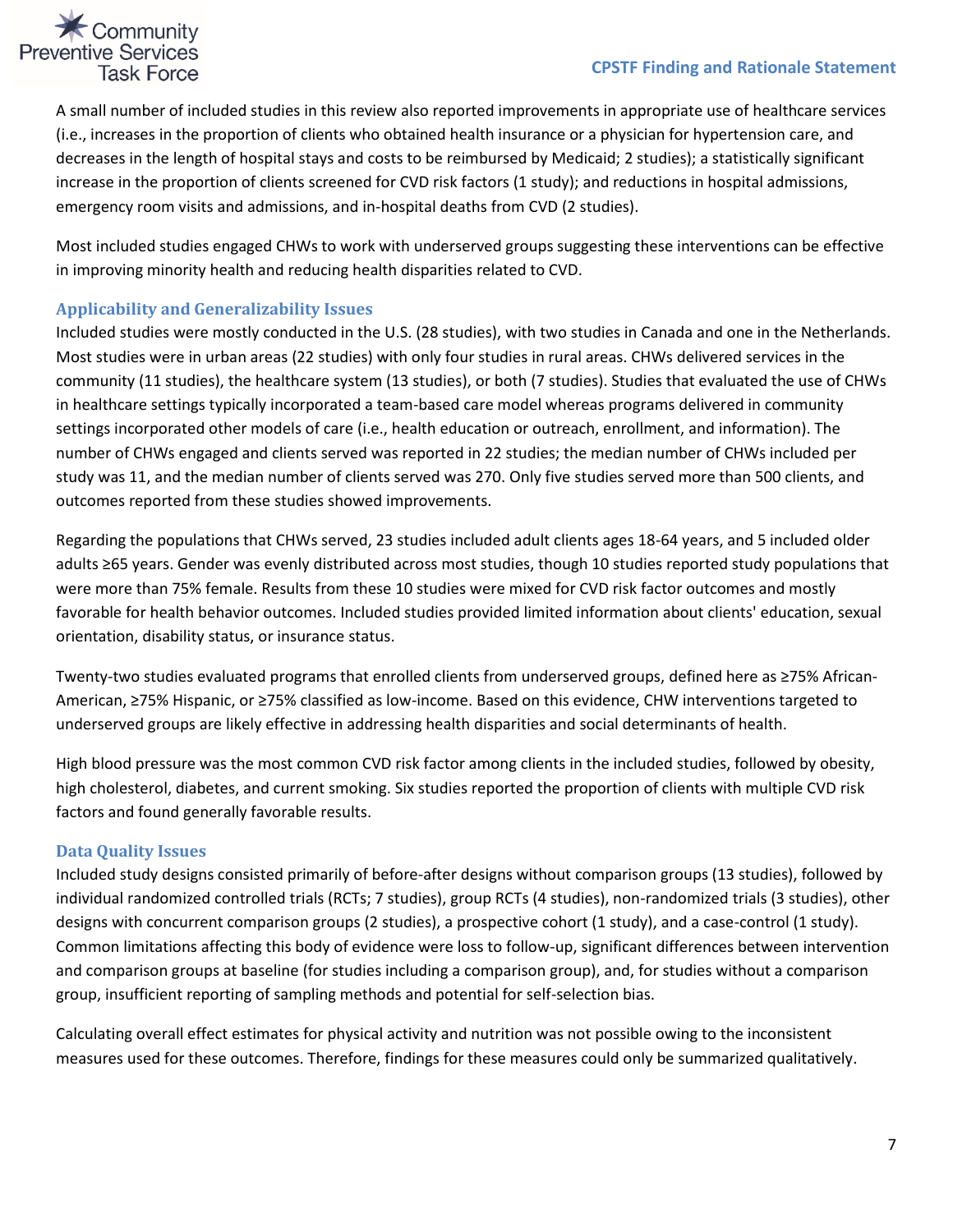

#### <span id="page-7-0"></span>**Other Benefits and Harms**

One study included counseling services for depression in addition to providing services for CVD risk factors, suggesting that other conditions may be addressed concurrently with CVD prevention. No harms to patients, communities, or CHWs were identified from the review or the broader literature.

#### <span id="page-7-1"></span>**Economic Evidence**

Economic evidence indicates that interventions engaging community health workers to prevent cardiovascular disease are cost-effective.

The economic review included 9 studies from a search of the literature through July 2016. Studies were based in the United States (6 studies), the United Kingdom (2 studies), and Canada (1 study). Studies were set in communities, clinics, and in one study, a retail pharmacy. The majority of patients served were from minority or low-income populations. Three of the interventions engaged CHWs within team-based care. All monetary values are reported in 2015 U.S. dollars.

#### Intervention Cost

Eight studies reported on cost of intervention, with a median cost per person per year of \$329 (IQI: \$98 to \$422). The major drivers of cost were the cost of CHW time, supervision and training of CHWs, and the cost of any additional staff or additional interventions. Based on these drivers, 5 studies provided complete estimates for the cost of intervention. The costs most often missing from studies were the cost of training, followed by the cost of supervising CHWs.

#### Healthcare Cost

The change in patients' healthcare cost due to intervention was reported in 7 studies, with a median reduction in cost per person per year of \$82 (IQI: \$415 decrease to \$14 increase). The major drivers of healthcare cost were outpatient and inpatient care, medication, and emergency room visits. Four of the studies provided complete estimates based on their inclusion of these drivers.

#### Total Cost

Total cost is measured as the sum of change in healthcare cost due to intervention and the cost of intervention. A negative value indicates averted healthcare cost exceeds the intervention cost. One study with complete assessment of intervention and healthcare costs showed a return on investment of \$1.80 for every dollar invested by a large health plan serving an underserved urban population. Seven other studies reported a median total cost of \$311 (IQI: \$16 to \$375). Four of these estimates were complete in their inclusion of intervention and healthcare cost drivers. The overall evidence from the total cost estimates indicated savings in healthcare cost did not exceed the cost of intervention.

#### Cost-effectiveness

The median cost per quality adjusted life year (QALY) saved was \$17,670 (IQI: \$8,233 to \$24,149; 5 estimates from 4 studies). Two estimates from one study reported a reduction in systolic blood pressure that the review team translated to QALY using two published methods (Mason et al. 2005; McEwan et al. 2005). This study had an incomplete assessment of intervention cost.

All five cost-effectiveness estimates were far below \$50,000, indicating the interventions were cost-effective based on this conservative benchmark.

Overall, evidence indicates interventions engaging community health workers to prevent cardiovascular disease are cost-effective.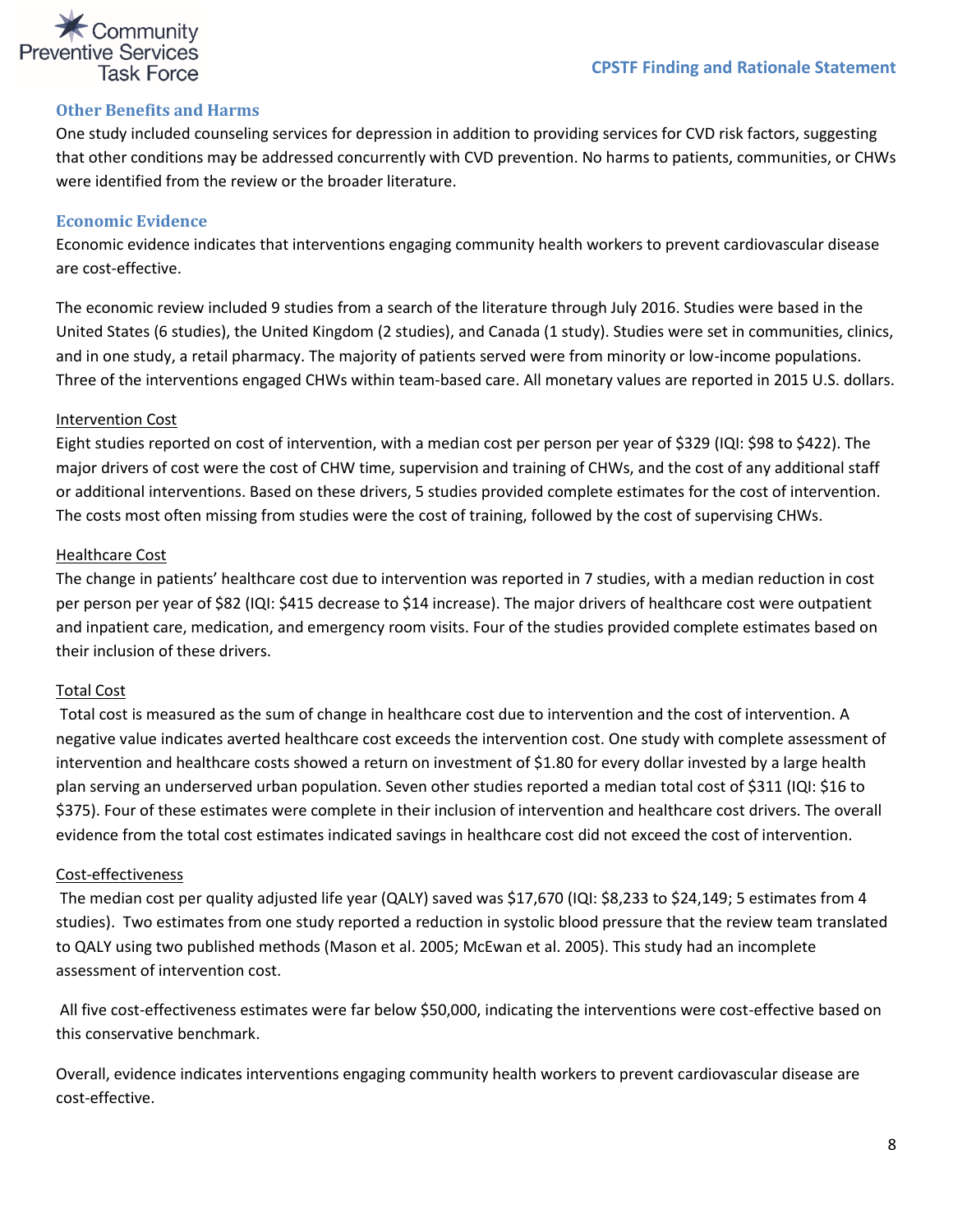

#### <span id="page-8-0"></span>**Considerations for Implementation**

The 2013 ruling by the Centers for Medicaid Services (CMS) allows states to provide Medicaid reimbursement for USPSTF recommended preventive services when "recommended by a physician or other licensed practitioner" and delivered by a broad array of health professionals, including CHWs. Under this ruling, states determine which services will be covered, who will provide them (including any required education, training, experience, credentialing, certification, or registration), and how providers will be reimbursed. Therefore, implementers of CHW interventions should consider these state-specific regulations when making decisions about CHW engagement in their organizations.

CHWs' years of experience and educational attainment were not reported in most included studies. Six studies reported CHWs had "some" prior experience but did not provide enough information to draw meaningful conclusions about the value of this experience. Most studies reported that CHWs received "some" form of training, usually focused on CVD risk factors, but there was limited evidence on the specific types and methods of training received and it was unclear whether training contributed to program success. Education and training of CHWs need to be considered, especially formal training that addresses collaboration with other healthcare providers. Supervision and performance feedback and coaching should also be addressed.

Implementers should consider how CHWs deliver their services and the interaction frequency between community health workers and clients. In 18 of the included studies, CHWs used more than one mode of delivery to communicate with clients; the most common combination being face-to-face sessions accompanied by telephone contact. Although these studies reported improvements in blood pressure, cholesterol, and health behavior outcomes overall, there was not enough evidence to determine whether the mode of delivery had an effect on each individual outcome. A few studies reported on interaction frequency between CHWs and clients (e.g., weekly, bimonthly), but there were not enough data to assess an impact on outcomes.

Other implementation considerations include how CHWs are matched to the populations they serve and the specific services they deliver. In the included studies, CHWs were frequently matched with populations by location, race or ethnicity, and/or language. CHWs usually provided clients with culturally appropriate information and education on CVD risk factors; lifestyle counseling to help build individual capacity; informal counseling and social support; information on community resources; and conducted home visits to ensure clients got the services they needed.

To address implementation barriers, included studies commonly worked to achieve community buy-in during the planning phase, addressed issues related to gender and culture, and provided periodic quality assurance checks to maintain intervention fidelity. Future interventions should also aim to allocate program resources adequately; ensure sustainability mechanisms are in place; implement strategies to reduce loss to follow-up; involve CHWs in the planning phase; have reimbursement mechanisms in place as well as strategies to ensure CHWs have manageable workloads; and support state legislation and policies that define CHW duties.

It is essential for CHWs to have a clear scope of work and open lines of communication with other licensed healthcare providers. When CHWs are engaged to provide direct health services, consideration should be given to issues of privacy, liability, and the Health Insurance Portability and Accountability Act (HIPAA).

#### <span id="page-8-1"></span>**Evidence Gaps**

Most included studies evaluated outcomes at 12 months, a relatively short follow-up time for studies of CVD risk factors. More evidence is needed on programs evaluated over a longer time period. It also would be useful to have more evidence on larger-scale interventions (i.e., >500 patients) and interventions conducted in rural areas or worksite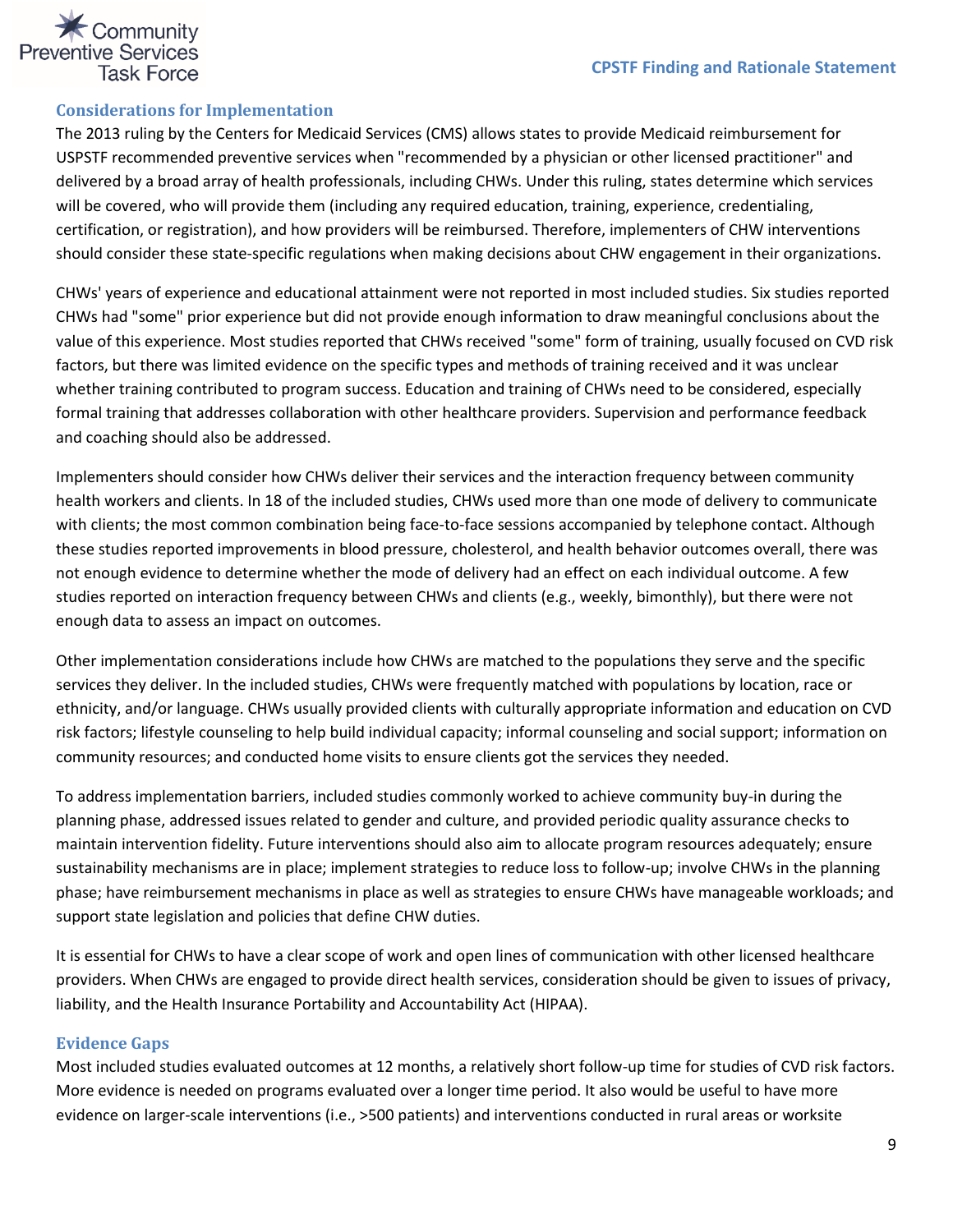

settings. Evidence is needed to assess intervention effectiveness among a wider range of population subgroups, based on characteristics such as comorbidity, insurance, education, sexual orientation, disability, and race/ethnicity (in addition to African American and Hispanic populations).

More evidence is needed on CVD screening outcomes, especially among patients who do not have a usual source of healthcare. It also would be beneficial to know whether CHWs are effective in helping patients access care for their CVD risk factors, especially patients from medically underserved groups.

In the included studies, CHWs usually delivered services in either community or healthcare settings. More evidence is needed on the effectiveness of CHWs who work interchangeably in both community and healthcare settings to determine whether they can build and enhance community–clinical linkages.

Among interventions that use a team-based care model, more evidence is needed on the incremental value of having CHWs on the team. Future studies that use models of care focused on culturally appropriate health education and engage CHWs as outreach, enrollment, and information agents (without a team-based care approach) should assess intervention effects on CVD risk factor outcomes (e.g., blood pressure and cholesterol). More evidence is needed also on the effectiveness of engaging CHWs as community organizers and navigators.

Specific to the CHWs themselves, it would be useful to know more about effective methods for recruiting, training, supervising, and evaluating CHWs; the importance of prior experience and educational attainment; and the necessary frequency and duration of CHW–client interactions.

Finally, more information is needed on the overall administration of these interventions, including sustainability and reimbursement arrangements. Because most studies were funded by public grants, it would be useful to understand whether CHW interventions funded by other mechanisms are equally effective, and how well interventions that use a community-based participatory approach work to prevent CVD.

Studies that qualified for the economic review had incomplete reporting and inclusion of the important drivers of intervention cost and healthcare cost. In addition to reporting this type of information, future studies should assign a cost for the services of CHWs, whether such services are voluntary or otherwise. It also would be beneficial for studies to report physiological outcomes such as blood pressure reductions which could be translated to QALY saved.

#### **References**

Mason JM, Freemantle N, Gibson JM, New JP. Specialist nurse-led clinics to improve control of hypertension and hyperlipidemia in diabetes. *Diabetes Care* 2005;28(1):40.

McEwan P, Peters JR, Bergenheim K, Currie CJ. Evaluation of the costs and outcomes from changes in risk factors in type 2 diabetes using the Cardiff stochastic simulation cost-utility model (DiabForecaster). *Current Medical Research and Opinion* 2005;22(1):121-9

*The data presented here are preliminary and are subject to change as the systematic review goes through the scientific peer review process.*